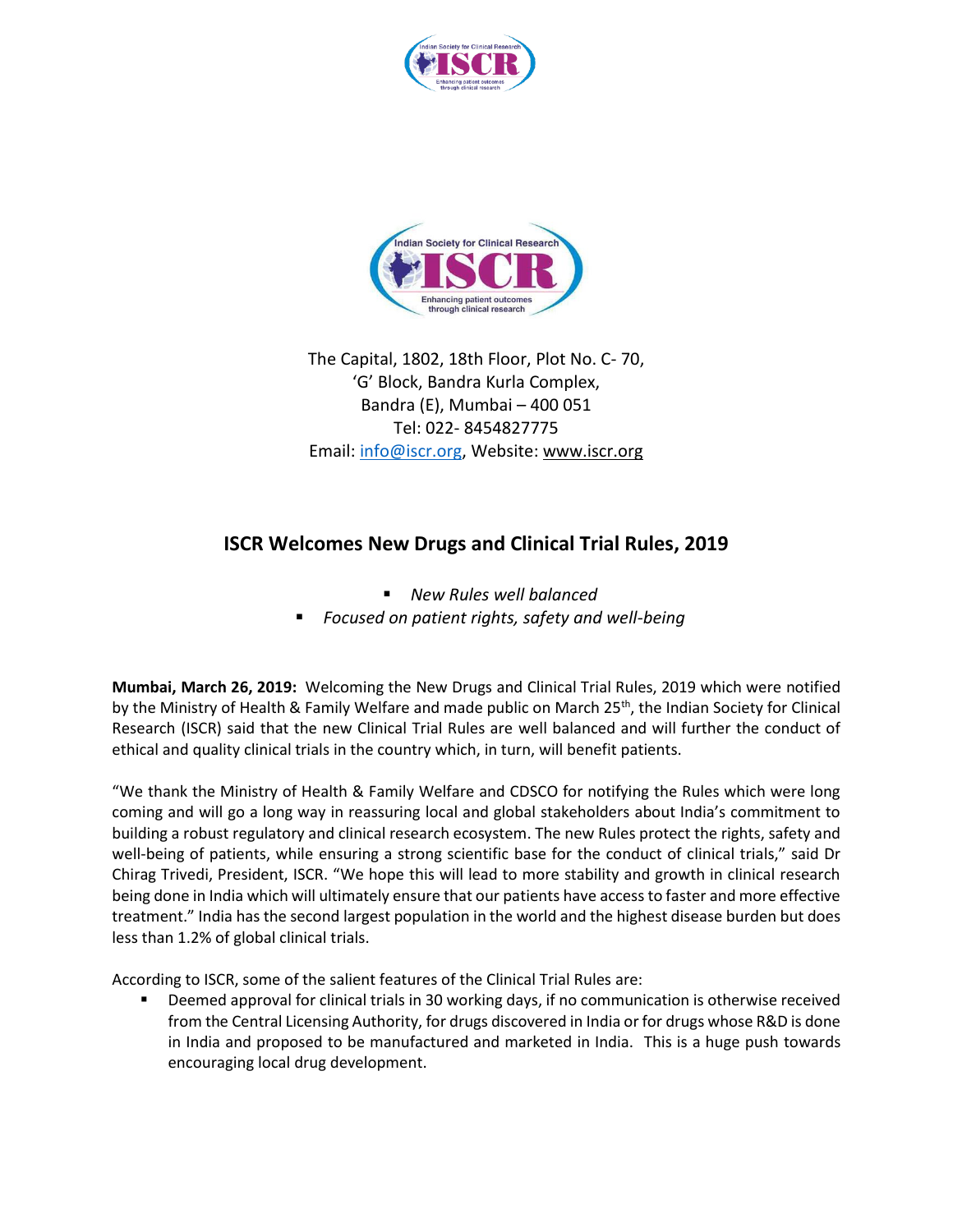

- 90 working days approval timelines for global clinical trials. This will support India's participation in global drug development as these timelines are globally competitive and in line with timelines in developed countries.
- Pre and post submission meetings have been introduced. This is a welcome step as it will provide clarity to various applicants and help smoothen the application process.
- Conditions for providing post-trial access of drugs to patients who require it have been defined for the first time.
- **•** The validity of Clinical Trial approval has been determined as two years to initiate a study which is extendable by one year. This step is important in ensuring initiation of approved studies and quicker access to new treatment for patients.
- **•** For the first time, Orphan Drugs have been defined as a drug intended to treat conditions which affects not more than five lakh persons in India. In addition, fee waivers for orphan drug trials will encourage more trials for rare diseases in India.
- Requirements and the conditions to be met for conducting Bioavailability and Bioequivalence studies have been included in the Rules, including the specifications for centres conducting such studies. This provides clarity for planning, conduct and reporting such studies.
- The rules specify the conditions under which data from a local clinical trial may not be required to be submitted along with the application for permission to import a new drug for sale or distribution. This rule also specifies the conditions for conducting a Phase IV clinical trial in India for such new drugs for establishing its safety and effectiveness. This will help in providing early access to Indian patients to drugs already approved in the specified countries.
- Finally, there is no changes in the rules for safety reporting process and timelines and in the process and requirement for compensation payout which is an acknowledgement that the current system is working well.

"We are grateful to the regulatory authorities for ensuring a collaborative and consultative process, involving all stakeholders, in developing the new rules. As we all know, clinical trials in India went through a very challenging few years and we are still in the process of rebuilding the trust and confidence of sponsors in placing trials in India. It is incumbent on all those involved in clinical research to publicise the new rules so that we can have more clinical trials in India. Our patients are waiting," added Dr Trivedi.

The New Drugs and Clinical Trials Rules, 2019 may be read at [https://cdsco.gov.in/opencms/opencms/system/modules/CDSCO.WEB/elements/download\\_file\\_divisio](https://cdsco.gov.in/opencms/opencms/system/modules/CDSCO.WEB/elements/download_file_division.jsp?num_id=NDI2MQ) [n.jsp?num\\_id=NDI2MQ=](https://cdsco.gov.in/opencms/opencms/system/modules/CDSCO.WEB/elements/download_file_division.jsp?num_id=NDI2MQ)=



## **CDSCO INDIA INFO @CDSCO INDIA INF · 14h**

The Ministry of Health & Family Welfare notifies the New Drugs and Clinical Trials Rules, 2019. The new rules will change the regulatory landscape for approval of new drugs and conduct of clinical trials in the country.